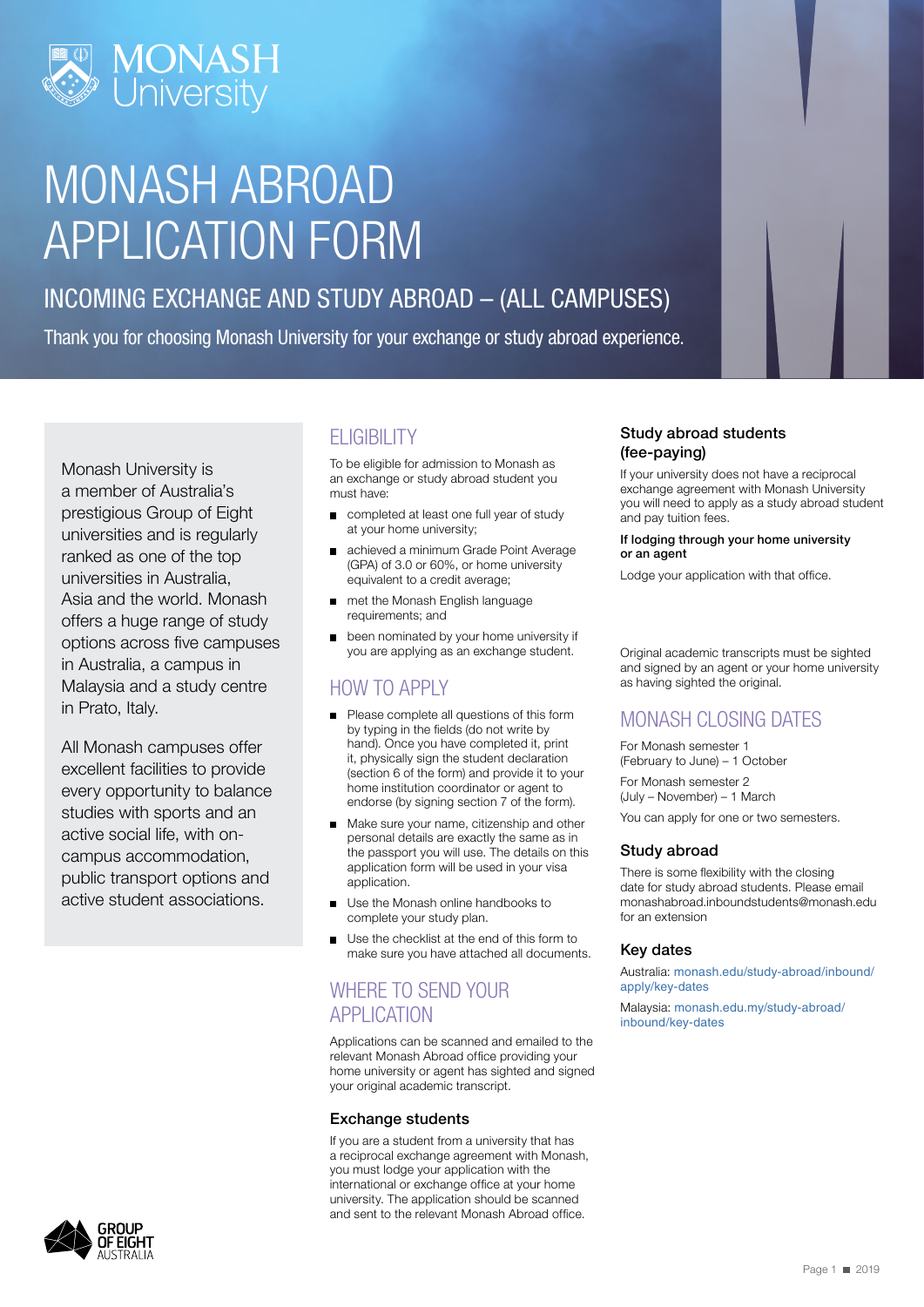## STEP 1 HOW TO APPI Y

### Research your university's requirements

- Make sure you know what your home university requires you to study while you are at Monash.
- Remember that you may receive credit towards your degree at home for your study at Monash so your home university's requirements are paramount.
- Your international or study abroad office may be able to assist you with preparing your study plan.

### STEP 2

### Ensure you meet the Monash English language requirements

English is the language of instruction at every Monash campus and  $\blacksquare$ therefore the English language requirements apply to all campuses including Malaysia. The requirements can be viewed at: [monash.edu/admissions/english-language-requirements](http://monash.edu/admissions/english-language-requirements).

## STEP 3

### Carefully read the course information section of the Monash website

[monash.edu/study-abroad/inbound/study-options](https://www.monash.edu/study-abroad/inbound/study-options)

- You must read these web pages before you start on your study plan.
- You will find detailed information about the terminology used at Monash, the units (courses) which are open to exchange and study abroad students, and how to read the unit codes.
- Most faculties have general requirements which apply to all exchange  $\blacksquare$ and study abroad students studying any units in those faculties. Check these on the website before completing your study plan as they can restrict your choice of units or require you to attach additional documentation to your application: [monash.edu/study](https://www.monash.edu/study-abroad/inbound/study-options/academic-considerations)[abroad/inbound/study-options/academic-considerations](https://www.monash.edu/study-abroad/inbound/study-options/academic-considerations)

## STEP 4

### Select the units (courses) you want to study at Monash

- ,Use the following link [monash.edu/pubs/handbooks](http://monash.edu/pubs/handbooks/)/ to select the units you want to study at Monash.
- List all the units you want to study in Section 4 of this application form. п
- Select 6-8 units in case some cannot be approved or there are timetable clashes.
- Check the pre-requisites for the units you want to take and make  $\blacksquare$ sure the transcript you include with your application shows clearly that you have met the pre-requisites.
- Carefully check the semester, campus and level of all the units you choose which is shown in the unit descriptions in the handbook.
- Be aware of the distance between campuses in Australia. You must choose units from one campus only with the exception of Caulfield and Clayton which are 20 minutes apart by bus.
- All exchange and study abroad students must be enrolled in a full  $\blacksquare$ time load of on-campus units ie 18 or 24 credit points per semester (3-4 units).
- If you are applying to come to Monash for two semesters, choose units for your first semester only based on the unit information available at the time you apply. You will be able to review and change the units for your second semester towards the end of your first semester.

## STEP 5

### Have your application endorsed by your home university or agent.

- This is essential to assist you to receive credit towards your degree for the study you do at Monash.
- Your study abroad or exchange office or agent must sign Section 7  $\blacksquare$ of the application.

### STEP 6

### Pre-approval of your study plan

- After your application is received by Monash Abroad your study plan will be sent to the relevant faculty for approval of the units you have selected.
- Monash Abroad will then send a list of pre‑approved units with your  $\blacksquare$ offer letter.
- While you have been approved in advance to enrol in these units, your enrolment will take place in-person with your faculty during Monash Abroad orientation and is subject to timetable and class availability.
- You may be able to change units after you arrive but approval to enrol in different units is at the discretion of the relevant faculty and you may be required to produce original transcripts or other documentation.

## MONASH MALAYSIA APPLICANTS ONLY: STEP 7

### Passport and visa

- Include clear, colour copy of the personal information page of your  $\blacksquare$ passport
- Your submitted passport must be valid for at least one year from your  $\blacksquare$ arrival in Malaysia. This is required for your student pass application.

Note: You need to pay a non-refundable Student Pass application fee directly to Monash University Malaysia when accepting your offer. Please check with Monash Abroad Malaysia for the latest fee schedule.

This application fee includes a medical examination, Student Pass fee, processing fee and medical insurance.

## STEP 8

### Passport photo

All students must include one standard-size, colour passport photo with a white background only. It must be  $3.5 \times 5$  cm – with the head size being  $2.5 \times 3$  cm.

### STEP 9

### Complete a No Objection Certificate (NOC) if you are from a Sub-Saharan country.

This is a mandatory requirement for your student pass and must be included with your application form. Contact Monash Abroad for further details.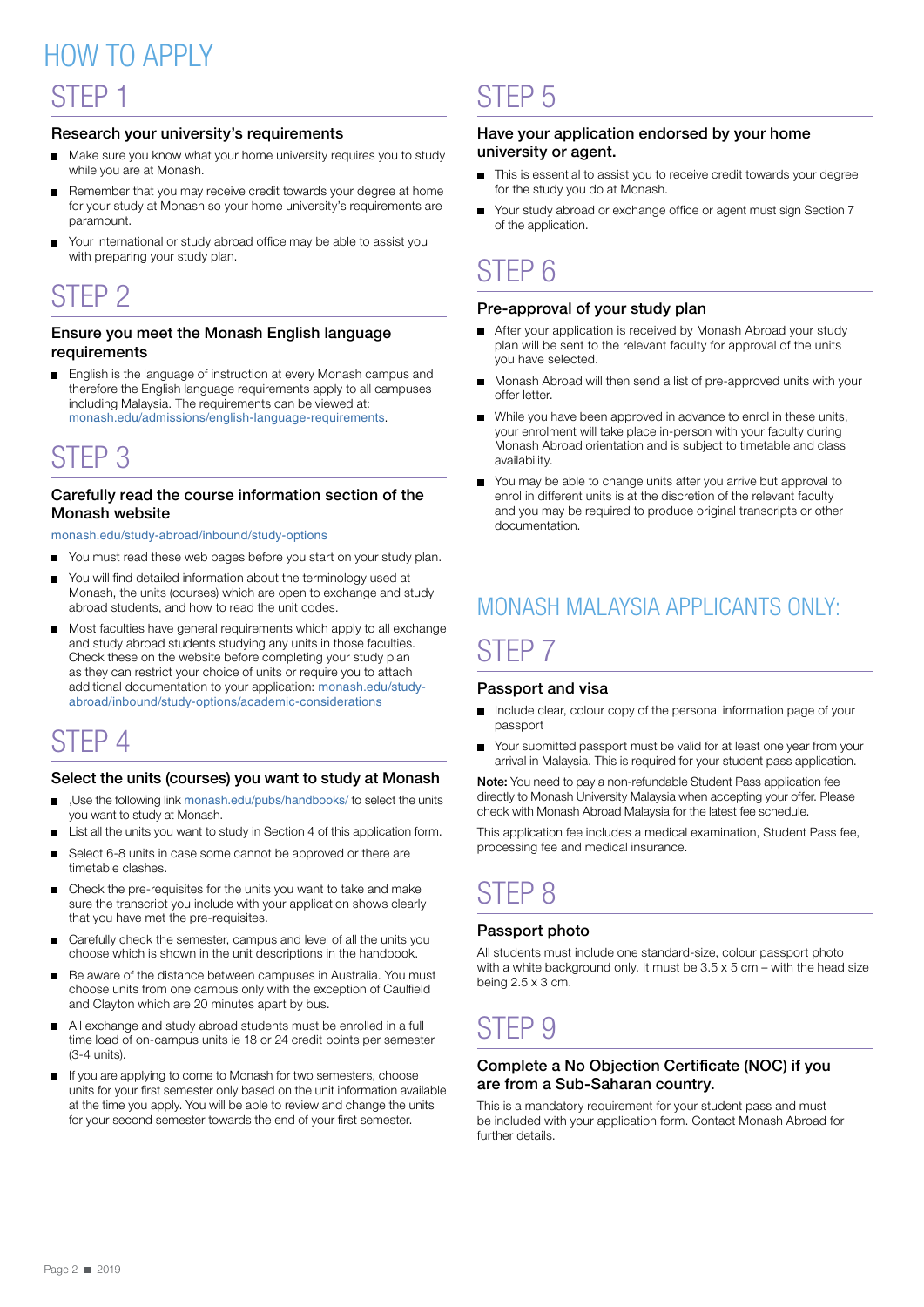

www.ieconline.de

## MONASH ABROAD APPLICATION FORM

### INCOMING EXCHANGE AND STUDY ABROAD STUDENTS

Monash office use only

Student ID:

**Commencing** semester:

Number of

semesters:

| 1. Program information                                                                                      |  |  |  |  |  |
|-------------------------------------------------------------------------------------------------------------|--|--|--|--|--|
| This is an application for (tick one)<br>$\Box$ Exchange<br>Study abroad (fee-paying)                       |  |  |  |  |  |
| When do you plan to commence with Monash University? Commencing year:                                       |  |  |  |  |  |
| $\Box$ Semester one (February–June)<br>$\Box$ Semester two (July–November)                                  |  |  |  |  |  |
| How many semesters do you plan to stay?<br>$\Box$ One<br>Two                                                |  |  |  |  |  |
| Which Monash campus do you plan to attend and in which country?                                             |  |  |  |  |  |
| $\Box$ Clayton $\Box$ Caulfield $\Box$ Peninsula $\Box$ Parkville<br>Australia:<br>$\Box$ City Law Chambers |  |  |  |  |  |
| $\Box$ Malaysia                                                                                             |  |  |  |  |  |
| 2. Personal information (same as your passport)                                                             |  |  |  |  |  |
| $\Box$ Mr<br>$\Box$ Other (specify):<br>$\Box$ Miss<br>$\Box$ Ms<br>$\Box$ Mrs<br>Title:                    |  |  |  |  |  |
| First name:                                                                                                 |  |  |  |  |  |
| Last name:                                                                                                  |  |  |  |  |  |
| day / month / year<br>Sex: Male $\Box$ Female $\Box$<br>Date of birth:<br>Country of birth:                 |  |  |  |  |  |
| Country of citizenship:                                                                                     |  |  |  |  |  |
| From which country will you be applying for your visa to enter Australia/Malaysia?                          |  |  |  |  |  |
| Do you have a disability or medical condition that you wish to disclose? $\Box$ Yes<br>$\Box$ No            |  |  |  |  |  |
| If yes, please describe any adjustment you need for your studies.                                           |  |  |  |  |  |
| Postal address for correspondence                                                                           |  |  |  |  |  |
| Number and street:<br>Suburb:                                                                               |  |  |  |  |  |
| State:<br>Country:<br>Postcode:                                                                             |  |  |  |  |  |
| Telephone (include country code):                                                                           |  |  |  |  |  |
| Mobile/Cell (include country code):                                                                         |  |  |  |  |  |
| Your student email address (essential):                                                                     |  |  |  |  |  |
| Your personal email:                                                                                        |  |  |  |  |  |
| <b>Emergency contact details</b>                                                                            |  |  |  |  |  |
| Name:                                                                                                       |  |  |  |  |  |
| Relationship to student (e.g. father):                                                                      |  |  |  |  |  |
| Home telephone (include country code):                                                                      |  |  |  |  |  |
| Work telephone (include country code):                                                                      |  |  |  |  |  |
| Mobile/Cell (include country code):                                                                         |  |  |  |  |  |
| Email:                                                                                                      |  |  |  |  |  |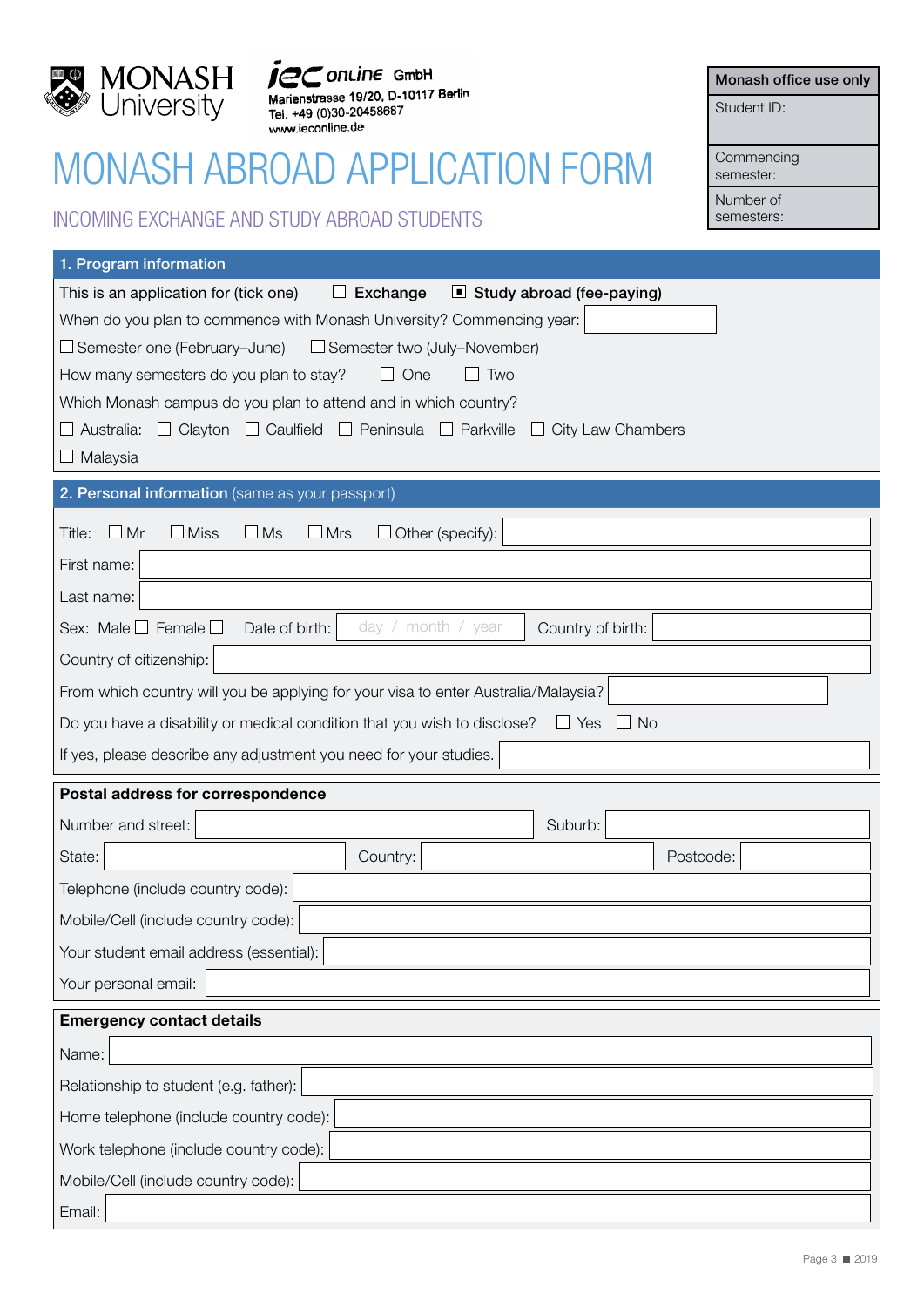# Secontine GmbH<br>Marienstrasse 19/20, D-10117 Berlin

| 3. Qualifications                      |                                        |                                                                                                                                          |                          |                                   |                         |                  | Tel. +49 (0)30-20458687<br>www.ieconline.de |                               |                          |                            |
|----------------------------------------|----------------------------------------|------------------------------------------------------------------------------------------------------------------------------------------|--------------------------|-----------------------------------|-------------------------|------------------|---------------------------------------------|-------------------------------|--------------------------|----------------------------|
| Provide details of your current study. |                                        |                                                                                                                                          |                          |                                   |                         |                  |                                             |                               |                          |                            |
| First name:<br>Last name:              |                                        |                                                                                                                                          |                          |                                   |                         |                  |                                             |                               |                          |                            |
| Home university:<br>Country:           |                                        |                                                                                                                                          |                          |                                   |                         |                  |                                             |                               |                          |                            |
|                                        | Degree program (eg. Bachelor of Arts): |                                                                                                                                          |                          |                                   |                         |                  |                                             |                               |                          |                            |
|                                        | Major/main subject area:               |                                                                                                                                          |                          |                                   |                         |                  |                                             |                               |                          |                            |
| Year level:                            |                                        |                                                                                                                                          |                          |                                   | Cumulative GPA/% grade: |                  |                                             |                               |                          |                            |
|                                        |                                        | Units (courses) currently being taken at your home institution if not listed on your academic transcript:                                |                          |                                   |                         |                  |                                             |                               |                          |                            |
| Unit code                              |                                        | Unit title                                                                                                                               |                          |                                   |                         |                  |                                             |                               | <b>Credits</b>           |                            |
|                                        |                                        |                                                                                                                                          |                          |                                   |                         |                  |                                             |                               |                          |                            |
|                                        |                                        |                                                                                                                                          |                          |                                   |                         |                  |                                             |                               |                          |                            |
|                                        |                                        |                                                                                                                                          |                          |                                   |                         |                  |                                             |                               |                          |                            |
|                                        |                                        |                                                                                                                                          |                          |                                   |                         |                  |                                             |                               |                          |                            |
|                                        |                                        |                                                                                                                                          |                          |                                   |                         |                  |                                             |                               |                          |                            |
|                                        |                                        |                                                                                                                                          |                          |                                   |                         |                  |                                             |                               |                          |                            |
|                                        |                                        | 4. Study plan - proposed units (courses) you wish to study at Monash                                                                     |                          |                                   |                         |                  |                                             |                               |                          |                            |
|                                        |                                        | You must read Steps 3 and 4 on page two of this application prior to completing this section. Please select a minimum of 6-8 units to be |                          |                                   |                         |                  |                                             |                               |                          |                            |
| assessed.                              |                                        |                                                                                                                                          |                          |                                   |                         |                  |                                             |                               |                          |                            |
|                                        |                                        | List your preferred units using the following link monash.edu/pubs/handbooks to select the units you want to study at Monash.            |                          |                                   |                         |                  |                                             |                               |                          |                            |
| <b>Monash</b>                          | <b>Monash</b>                          |                                                                                                                                          | <b>Monash</b>            | <b>Monash</b>                     | <b>Monash</b>           | <b>Monash</b>    | <b>Home</b>                                 | <b>Monash office use only</b> |                          |                            |
| unit<br>code                           | unit title                             |                                                                                                                                          | campus                   | faculty,<br>eg. Arts,<br>Law etc. | semester<br>(1 or 2)    | credit<br>points | institution<br>approval                     | Approval<br>Yes/No            | <b>Staff</b><br>initials | If no, reason/<br>possible |
| $\sqrt{2}$                             | Commencing semester at Monash          |                                                                                                                                          | $\overline{\mathcal{E}}$ |                                   | $\sqrt{2}$              |                  | $\sqrt{2}$                                  |                               |                          | alternative units          |
|                                        |                                        |                                                                                                                                          |                          |                                   |                         |                  |                                             |                               |                          |                            |
|                                        |                                        |                                                                                                                                          | Select                   | Select                            |                         | Select           | Select                                      |                               |                          |                            |
|                                        |                                        |                                                                                                                                          |                          |                                   |                         |                  |                                             |                               |                          |                            |
|                                        |                                        |                                                                                                                                          | Select                   | Select                            |                         | Select           | Select                                      |                               |                          |                            |
|                                        |                                        |                                                                                                                                          |                          |                                   |                         |                  |                                             |                               |                          |                            |
|                                        |                                        |                                                                                                                                          | Select                   | Select                            |                         | Select           | Select                                      |                               |                          |                            |
|                                        |                                        |                                                                                                                                          |                          |                                   |                         |                  |                                             |                               |                          |                            |
|                                        |                                        |                                                                                                                                          | Select                   | Select                            |                         | Select           | Select                                      |                               |                          |                            |
|                                        |                                        |                                                                                                                                          |                          |                                   |                         |                  |                                             |                               |                          |                            |
|                                        |                                        |                                                                                                                                          | Select                   | Select                            |                         | Select           | Select                                      |                               |                          |                            |
|                                        |                                        |                                                                                                                                          |                          |                                   |                         |                  |                                             |                               |                          |                            |
|                                        |                                        |                                                                                                                                          | Select                   | Select                            |                         | Select           | Select                                      |                               |                          |                            |
|                                        |                                        |                                                                                                                                          |                          |                                   |                         |                  |                                             |                               |                          |                            |
|                                        |                                        |                                                                                                                                          | Select                   | Select                            |                         | Select           | Select                                      |                               |                          |                            |
|                                        |                                        |                                                                                                                                          |                          |                                   |                         |                  |                                             |                               |                          |                            |
|                                        |                                        |                                                                                                                                          | Select                   | Select                            |                         | Select           | Select                                      |                               |                          |                            |
|                                        |                                        |                                                                                                                                          |                          |                                   |                         |                  |                                             |                               |                          |                            |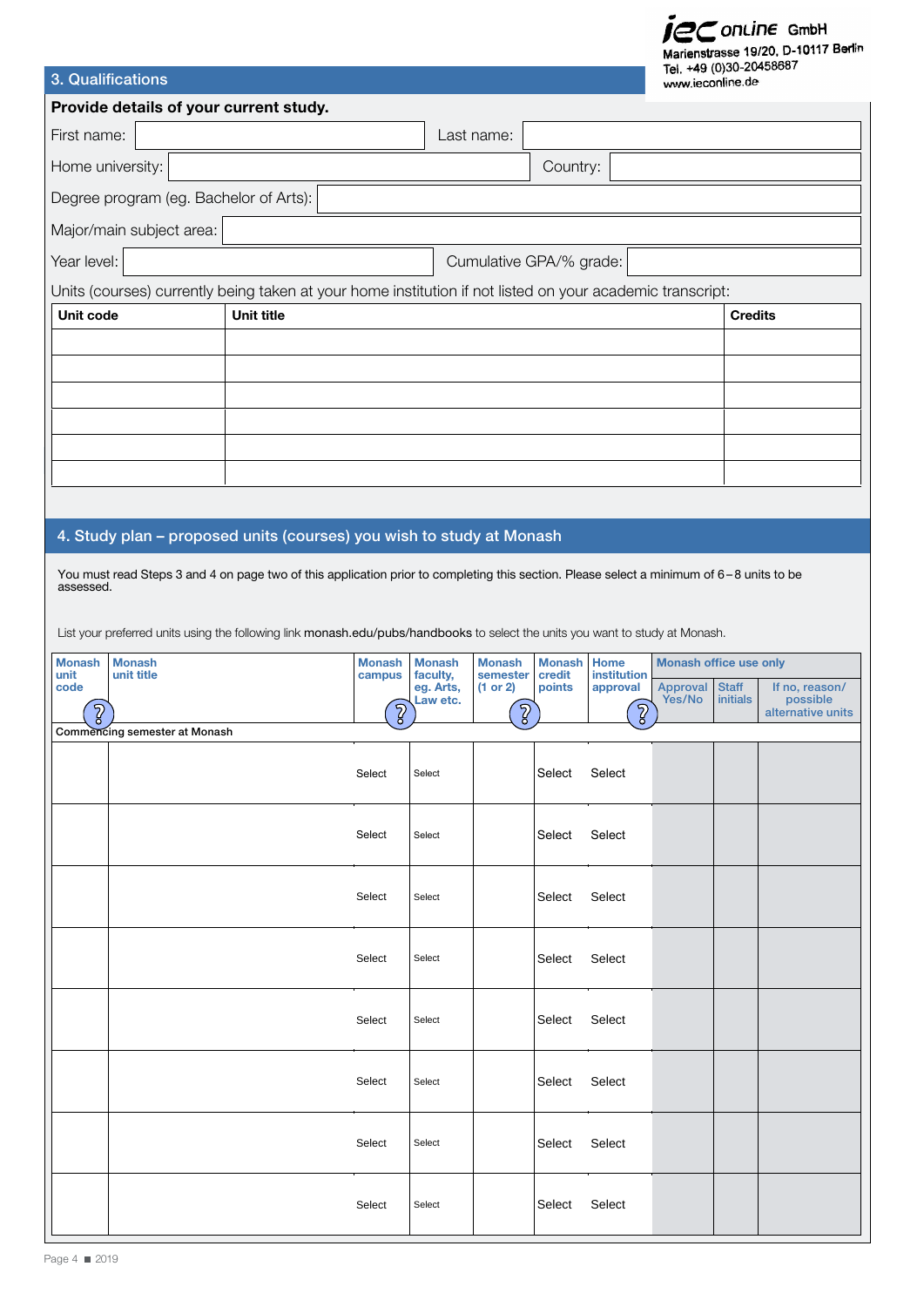| $FC$ on Line GmbH                   |  |
|-------------------------------------|--|
| Marienstrasse 19/20, D-10117 Berlin |  |
| Tel. +49 (0)30-20458687             |  |
| www.ieconline.de                    |  |

### Monash office use only

Student ID:

### 5. English language proficiency

#### **Please tick the box that best describes you:**

 $\Box$  English is the language of instruction at my home university.

 $\Box$  I have completed an approved English language proficiency test.

### 6. Student declaration

I declare that the information provided on this form and in connection with my application is correct and complete. I understand that any misrepresentation or omission may result in Monash University cancelling my enrolment.

I authorise Monash University to obtain official student records and information from any relevant educational institution in order to make an informed decision about my eligibility and suitability to participate in the study abroad or exchange program, and matters that concern my enrolment.

I grant Monash University permission to contact my nominated emergency contact and my home university in the event of an incident likely to negatively affect my safety, security, welfare or ability to complete the study abroad or exchange program.

I grant Monash University permission to communicate to my home university the outcomes and results of my participation in the study abroad or exchange program.

### Applicant's signature:  $\begin{array}{ccccccc} \hline \end{array}$

**Privacy statement:** Monash University values the privacy of every individual's personal and health information and is committed to the protection of personal information. Personal and health information is handled in accordance with the Privacy and Data Protection Act 2014 (Vic), the Health Records Act 2001 (Vic), as well as the European Union General Data Protection Regulation 2016/679 (EU) where applicable.

The information on this form is primarily used to assess your application to participate in a Monash University Study Abroad or exchange program. It is also used and may be disclosed as described in the Admissions Data Protection and Privacy Statement. If you do not respond to all the questions on this form, it may not be possible to process your application. To seek access to your personal information or for more information about the handling of your personal information, contact the Data Protection and Privacy Office by email on dataprotectionofficer@monash.edu.

### 7. Home institution confirmation (to be completed by study abroad/exchange coordinator)

I confirm that I have checked the applicant's study plan. I have also checked that the applicant is providing the required supporting documentation.

| Coordinator's name: | Position: |       |                    |
|---------------------|-----------|-------|--------------------|
| Email:              |           |       |                    |
| Signature:          |           | Date: | day / month / year |

### **Checklist**

#### **Your application will not be considered unless the following documentation is provided:**

- $\Box$  Completed application form (all questions).
- $\Box$  One official academic transcript for each university attended (with certified English translation). Must be certified by your home institution if sent by email.
- $\Box$  If English is not the language of instruction at your home university, evidence of an official English language proficiency report must be submitted..
- Clear copy of your passport's personal information page.

### **Monash Malaysia applicants only:**

- $\Box$  Colour copy of your passport's personal information page.
- $\Box$  1 passport photo taken on a white background.
- $\Box$  No Objection Certificate (Sub-Saharan passport holders only).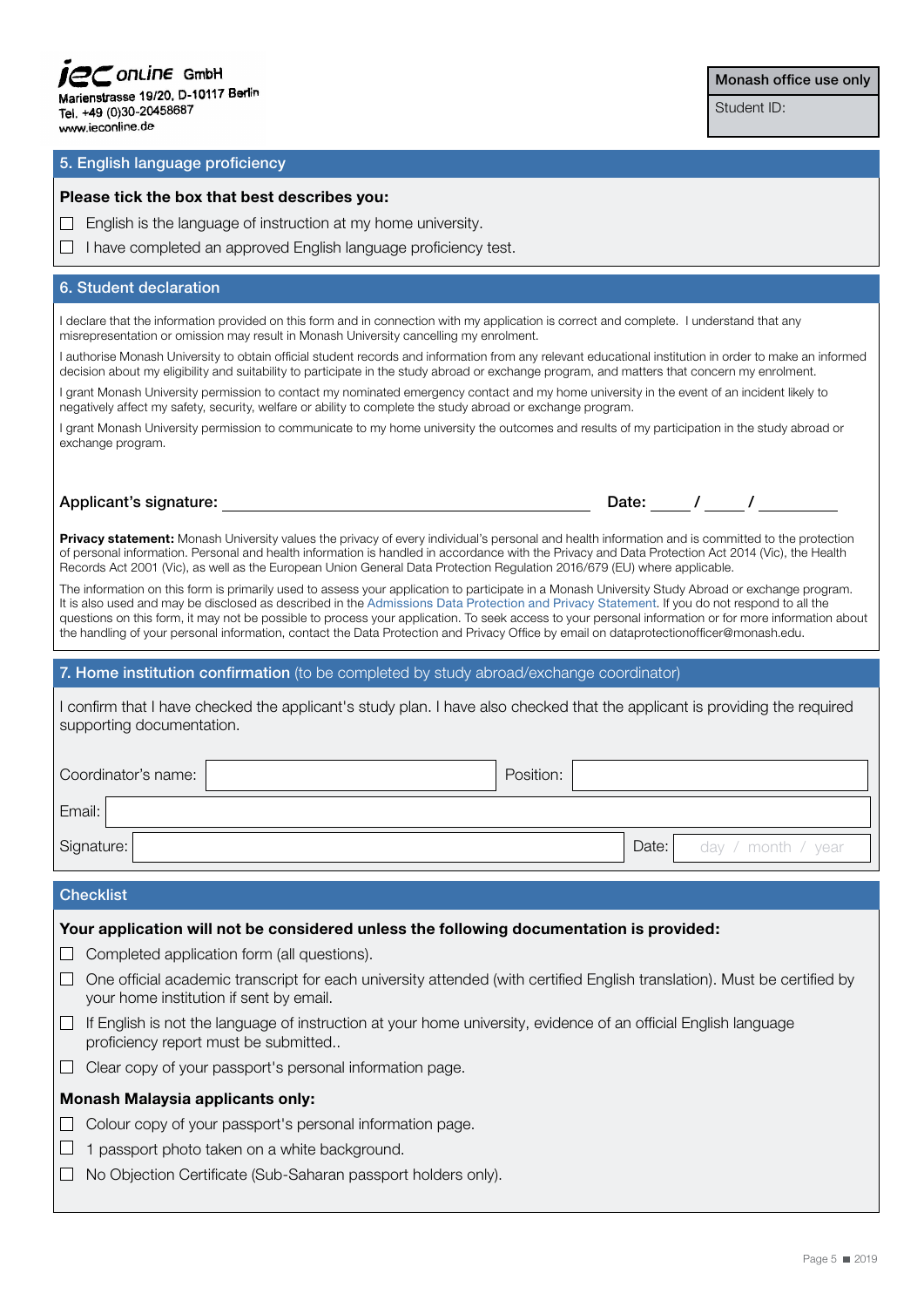## HOW TO LODGE YOUR MONASH ABROAD APPLICATION



- Keep the front section of the form for your own reference.  $\blacksquare$
- Your application can be sent by email attachment providing your academic transcript  $\blacksquare$ and, if applicable, your English test has been sighted and signed by your home institution. If you do not have an official agent or institution contact to certify your original documents you will be required to send all originals by post.

CLOSING DATES

For Monash semester 1 (February to June) – 15 October For Monash semester 2 (July to November) – 1 March You can apply for one or two semesters.

### MONASH ABROAD AUSTRALIA

Email: **monashabroad.inboundstudents@monash.edu**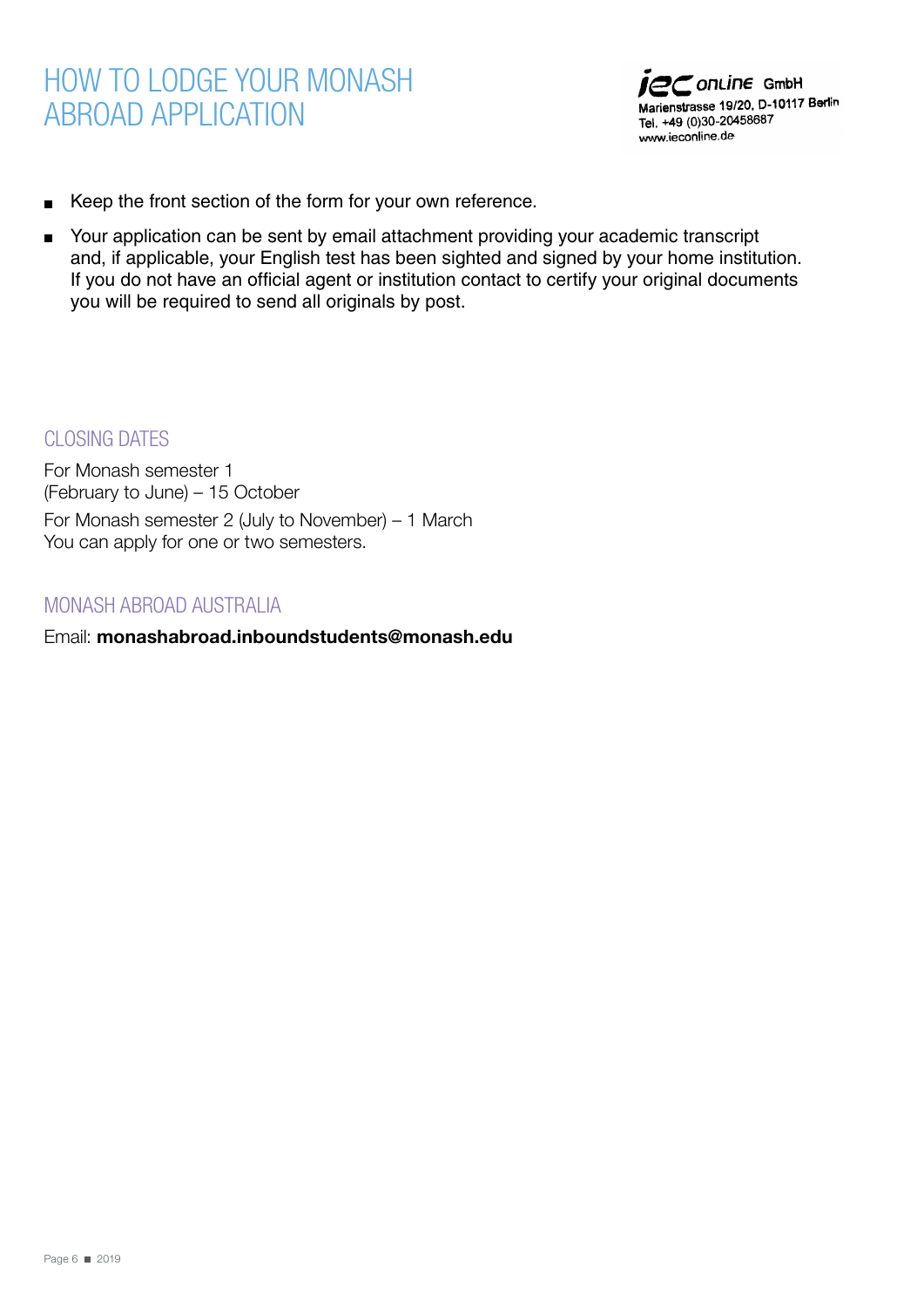### **FEES**

Exchange students are exempt from paying tuition fees while studying at Monash but must pay tuition at their home university.

If you are a study abroad student you are required to pay tuition fees to Monash University.

Study abroad students who apply directly to Monash must pay a tuition fee deposit when you accept your offer of a study abroad place at Monash.

Your student visa or student pass application cannot be processed without tuition fee payment. For fee amounts, please go to;

- $\blacksquare$ Australia: [monash.edu/study-abroad/](http://monash.edu/study-abroad/inbound/financial-information) [inbound/financial-information](http://monash.edu/study-abroad/inbound/financial-information)
- Malaysia: [monash.edu.my/study-abroad/](https://monash.edu.my/study-abroad/inbound/financial)  $\blacksquare$ [inbound/financial](https://monash.edu.my/study-abroad/inbound/financial)

### ACCOMMODATION

University accommodation is available at most Monash campuses (except Parkville and Caulfield in Australia).

Australia: Monash University Australia has on-campus accommodation at all campuses except Parkville and Caulfield in Melbourne. Every effort is made to place those students who apply for on-campus accommodation at their choice of location, however it is competitive and we cannot guarantee exchange students will be offered housing. If you are studying at Caulfield you can stay on-campus at Clayton and catch the free Monash shuttle bus between the two campuses. The bus takes approximately 20 minutes. You can find out more information on the following website [mrs.](http://www.mrs.monash.edu) [monash.edu](http://www.mrs.monash.edu)

Do not apply directly to MRS at this stage. The Monash Abroad Office will send you instructions on how to apply online at the time they send your application acknowledgment email.

Malaysia: It is recommended that you live in the on-campus accommodation. This will be organised for you prior to your arrival and information regarding your accommodation will be sent to you upon being approved for the program: [monash.edu.my/student-life/](http://www.monash.edu.my/student-life/accommodation) [accommodation](http://www.monash.edu.my/student-life/accommodation)

### Off-campus accommodation in Melbourne

Should you choose to live off-campus, it will be your responsibility to find suitable housing but some assistance is available from Monash Residential Services: [monash.edu/accommodation/accommodation/](https://www.monash.edu/study-abroad/inbound/financial-information/insurance) [off-campus-options](https://www.monash.edu/study-abroad/inbound/financial-information/insurance)

Allow plenty of time to find off-campus accommodation prior to your studies as this cannot be done within one or two weeks.

### **INSURANCE**

All exchange and study abroad students coming to Monash must have health insurance as required by the respective governments. For more information on each country's health insurance requirements, please see the following links and information. Health insurance is organised by Monash, so please do not apply online.

Australia: Organised by Monash Abroad. [monash.edu/study-abroad/inbound/financial](https://www.monash.edu/study-abroad/inbound/financial-information/insurance)[information/insurance](https://www.monash.edu/study-abroad/inbound/financial-information/insurance)

Malaysia: Organised by Monash Abroad as part of your Student Pass applications. [monash.edu.my/study-abroad/inbound/financial/](https://monash.edu.my/study-abroad/inbound/financial/student-pass-visas) [student-pass-visas](https://monash.edu.my/study-abroad/inbound/financial/student-pass-visas)

Monash strongly recommends that all exchange and Study Abroad students take out comprehensive travel insurance in addition to the health insurance, to cover baggage; emergency travel; and medical costs not covered by the government required policy.

### VISA

Exchange and Study Abroad students must hold a relevant student visa or student pass. For information on each country's requirements, please refer to the links below:

Australia: [monash.edu/study-abroad/inbound/](http://monash.edu/study-abroad/inbound/financial-information/visas) [financial-information/visas](http://monash.edu/study-abroad/inbound/financial-information/visas)

Malaysia: Monash Malaysia will apply for a Student Pass for you, using the copy of your passport that you include with this application.

Upon approval of your Student Pass application which can take up to 8 weeks, a visa approval letter will be couriered to your mailing address provided in this application form.

Depending on your nationality, some international students coming to Malaysia are required to apply for an entry visa at the nearest Malaysian Embassy when they receive their visa annroval letter

You will be advised of this when your visa approval letter is sent to you.

Within seven working days of arriving in Malaysia, you will have to undergo a medical screening and hand in your passport to the University to obtain a Student Pass endorsement. The endorsement process takes between 6–8 weeks, during which time you cannot travel outside of Peninsula Malaysia.

[monash.edu.my/study-abroad/inbound/financial/](https://monash.edu.my/study-abroad/inbound/financial/student-pass-visas) [student-pass-visas](https://monash.edu.my/study-abroad/inbound/financial/student-pass-visas)

### **TRAVEL**

Please refer to the key date web links on the front of this application to be advised of when you must arrive at your host campus. You are strongly advised not to make any non-refundable payments for your travel until you have accepted your offer of a place at Monash and obtained a student visa. Monash Abroad orientation is compulsory, so flights should be booked to arrive in time to attend.

**jec** on Line GmbH Marienstrasse 19/20, D-10117 Berlin Tel. +49 (0)30-20458687 www.ieconline.de